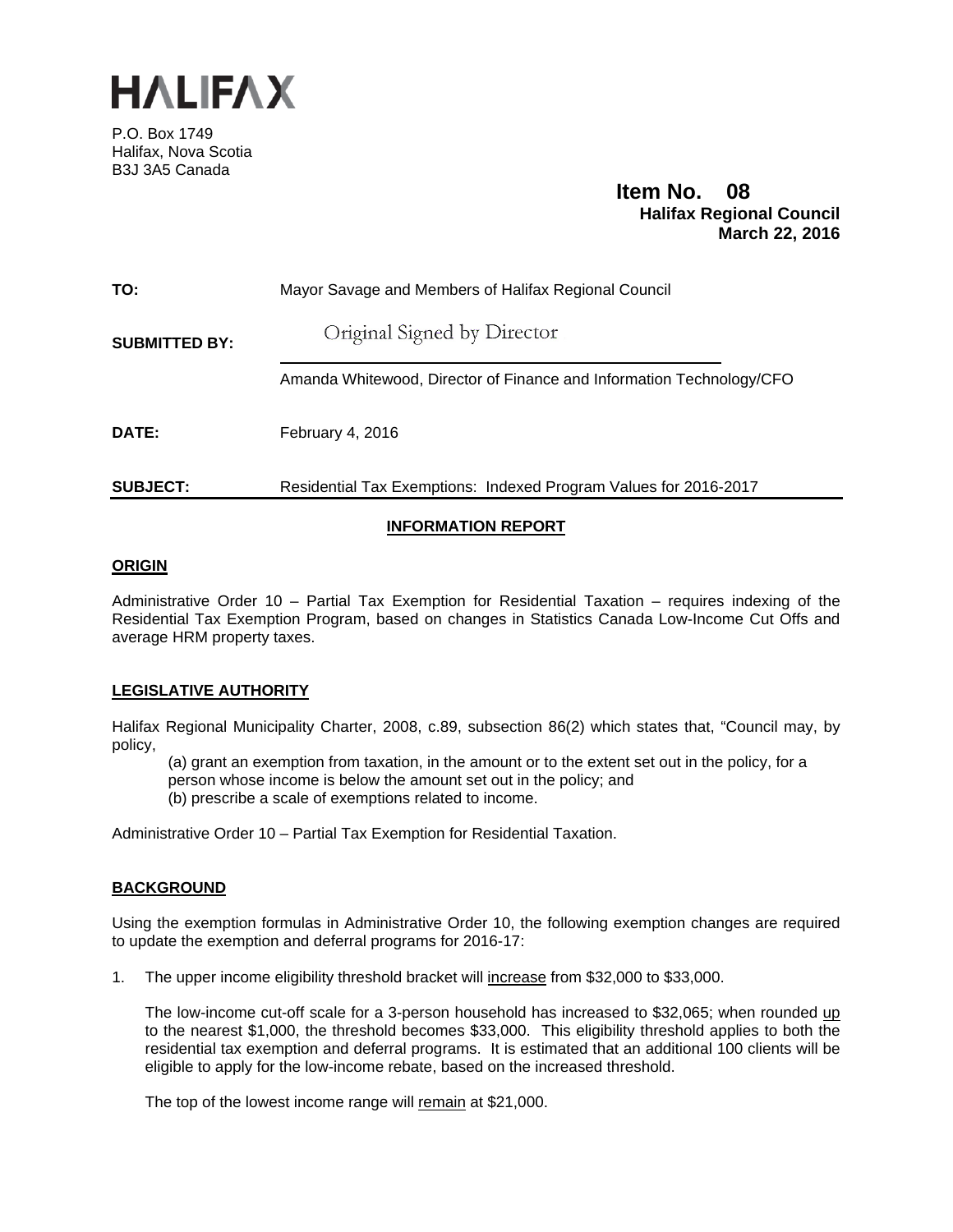2. Property tax brackets – see the left hand column of Table T, below – will increase by \$100, in line with average taxes in the municipality: \$2,619 per home, rounded up to \$2,700, sets the top of the middle property tax bracket.

The "reference rebate" will remain at \$850. The "reference rebate", calculated as 1/3rd of the average regional residential property tax in the prior year (rounded to the nearest \$50), is the maximum "rebate" payable to those in the lowest income range and middle property tax bracket. In 2015, the average property tax, including area rates, was \$2,619 per single-family home.

## **DISCUSSION**

The new Table 'T' for 2016-17 is shown below. For comparison, the Table 'T' for 2015-16 is included as **Attachment 1**.

| Table 'T' Household Income, Property Tax, Rebate Value and Minimum Payable<br>New Values for 2016-2017                             |                               |                        |                         |                         |                       |
|------------------------------------------------------------------------------------------------------------------------------------|-------------------------------|------------------------|-------------------------|-------------------------|-----------------------|
|                                                                                                                                    | <b>Total Household Income</b> |                        |                         |                         |                       |
| <b>Tax Payable</b>                                                                                                                 | $$0 - $21,000$                | $$21,001-$<br>\$24,000 | $$24,001 -$<br>\$27,000 | $$27,001 -$<br>\$30,000 | \$30,001-<br>\$33,000 |
| $<$ \$1,700                                                                                                                        | \$750                         | \$600                  | \$450                   | \$300                   | \$150                 |
| $$1,701 - $2,700$                                                                                                                  | \$850                         | \$680                  | \$510                   | \$340                   | \$170                 |
| > \$2,701                                                                                                                          | \$950                         | \$760                  | \$570                   | \$380                   | \$190                 |
|                                                                                                                                    | <b>Minimum Tax Payable</b>    |                        |                         |                         |                       |
|                                                                                                                                    | \$110                         | \$230                  | \$260                   | \$290                   | \$320                 |
| All eligible applicants have the option to defer the balance of annual taxes or to make payment through<br>a monthly payment plan. |                               |                        |                         |                         |                       |

Over the past several years, program participation has ranged from a high of 2,800 recipients in 2005-06 to just over 2,200 in 2008-09. In 2014-15, about 2,300 households benefitted from the program. Program applications are currently accepted until March 31st of each fiscal year. However, the application deadline is under review and is recommended to change for the 2016-17 program.

#### **Low-Income Homeowner Tax Exemption Program Statistics**

| Summary of Low-Income Homeowner Tax Exemption Program Activity |            |                         |                     |
|----------------------------------------------------------------|------------|-------------------------|---------------------|
| <b>Fiscal Year</b>                                             | # Clients* | <b>Average Rebate**</b> | <b>Program Cost</b> |
| 2013-14                                                        | 2,324      | \$553                   | \$1,286,250         |
| 2014-15                                                        | 2,287      | \$578                   | \$1,322,450         |
| 2015-16<br>$(10$ months)                                       | 2,067      | \$569                   | \$1,175,900         |

*\* the income eligibility threshold increased from \$31,000 (in 2013-14) to \$32,000 (in 2014-15)* 

*\*\* the "reference rebate" increased from \$800 (in 2013-14) to \$850 (in 2014-15)*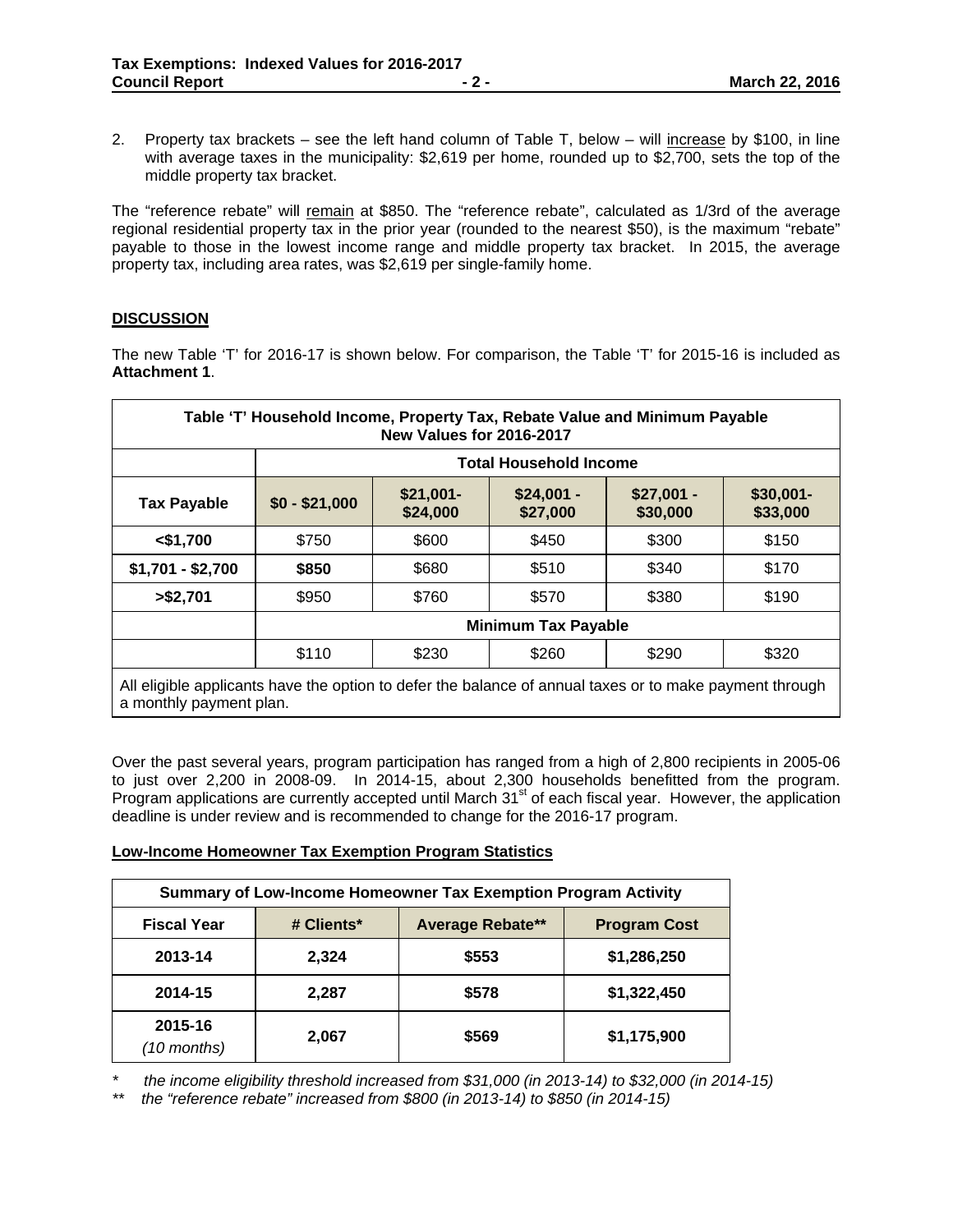The new income threshold of \$33,000 applies, as well, to the Low-Income Homeowner Tax Deferral program (By-Law T-700), which allows low-income homeowners to defer up to their full net annual tax bill, i.e. their annual tax bill less rebate.

#### **FINANCIAL IMPLICATIONS**

The proposed budget for Residential Tax Exemptions (M311-8005) is \$1,425,000 in 2016-17. Assuming \$25,000 is required for homes destroyed by fire, \$1,400,000 would be available for the low-income homeowner tax exemption program. Based on an estimated average rebate of \$570 per eligible household, the program budget could provide funding for approximately 2,450 tax exemption clients in 2016-17.

#### **COMMUNITY ENGAGEMENT**

Community engagement was not deemed necessary to this update, since the process complies with previous Council decision on the annual incrementing of the low-income exemption/deferral programs.

In fact, this report plays a part in the program's public information plan which includes an annually-revised program guide, notices on tax bills, information availability on Halifax.ca and at customer service centres, as well as, direct mail outs to clients.

#### **ALTERNATIVES**

Not applicable. This is an Information Report only, based on the current Residential Tax Exemption Program policy and procedures.

#### **ATTACHMENTS**

Attachment 1 - Table 'T' Household Income, Property Tax, Rebate Value and Minimum Payable, 2015- 16.

| A copy of this report can be obtained online at http://www.halifax.ca/council/agendasc/cagenda.html then |
|----------------------------------------------------------------------------------------------------------|
| choose the appropriate meeting date, or by contacting the Office of the Municipal Clerk at 490-4210, or  |
| Fax 490-4208.                                                                                            |
|                                                                                                          |

| Report Prepared by: | Andre MacNeil, Sr. Financial Consultant, Financial Policy and Planning, FICT,<br>490-5529 |
|---------------------|-------------------------------------------------------------------------------------------|
| Report Approved by: |                                                                                           |
|                     | Bruce Fisher, Manager of Financial Policy and Planning, FICT, 490-4493                    |